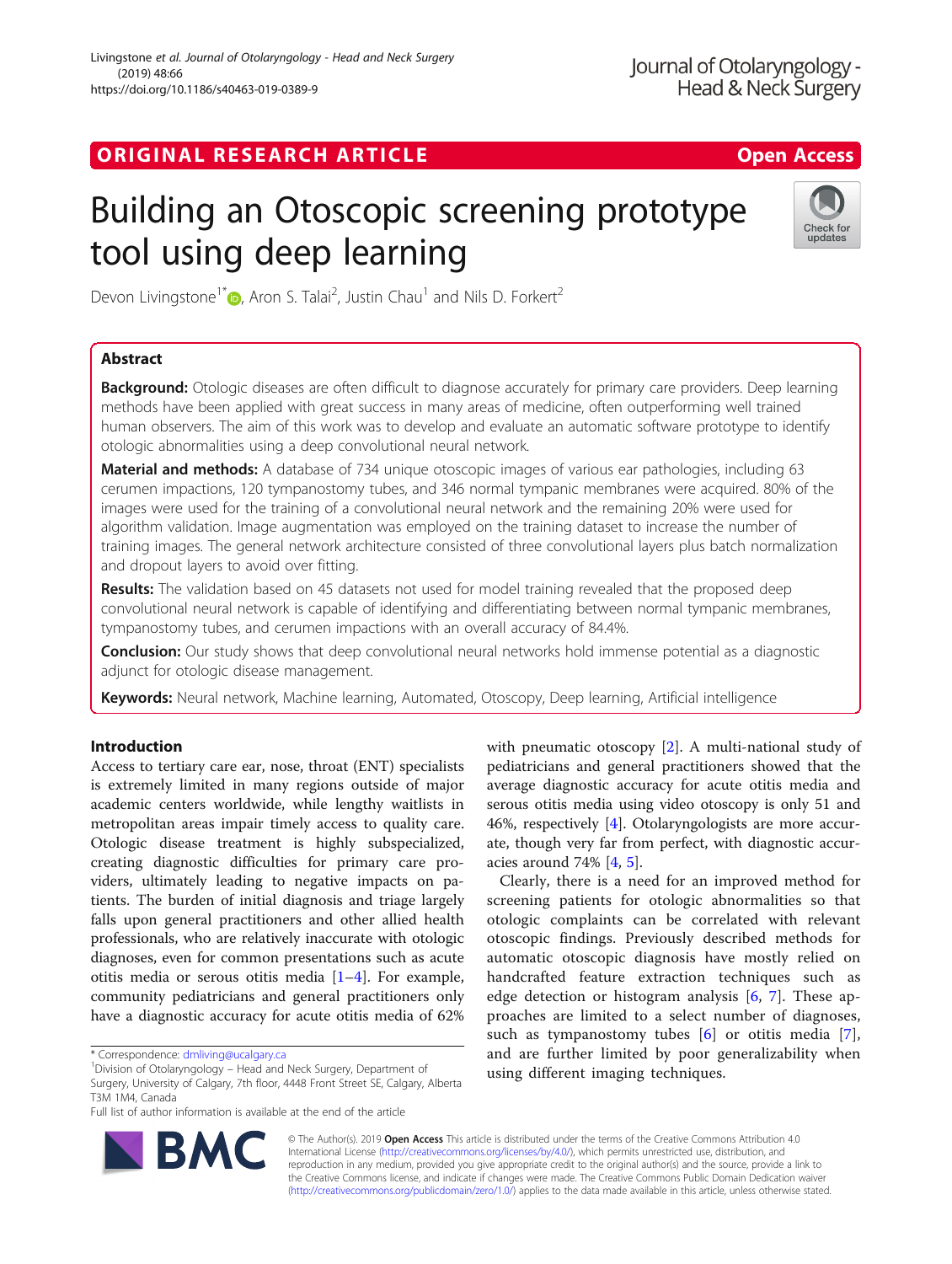<span id="page-1-0"></span>Recently, deep neural networks have been applied with great success in various areas of medicine, often achieving higher accuracy compared to traditional machine learning techniques and comparable performance to highly trained human specialists [[8](#page-4-0)-[11\]](#page-4-0). Convolutional neural networks (CNNs) are a variation of deep neural networks capable of recognizing features within images. Broadly speaking, CNNs are a type of machine learning tool that are constructed and modelled in a way the mirrors the neural networks found in biological brains. In detail, a CNN can learn to identify the appearance of abnormalities after being trained using labeled normal and abnormal images without the requirement of explicit handcrafting of features to do so. In detail, these features are learnt at the same time as the network is optimized based on the training set. In this context, CNNs are an emerging adjunct to medical diagnosis and there is a large body of scientific literature devoted to their use for numerous medical applications [\[8,](#page-4-0) [9](#page-4-0), [12](#page-4-0), [13](#page-4-0)]. Common otologic diseases, such as acute otitis media, serous otitis media, and tympanic membrane perforation have unique appearances that might be detectable using deep convolutional neural networks. Despite this high potential for deep convolutional neural networks for diagnosing ear diseases based on digital otoscopic images, this has not been tested so far.

Therefore, the objective of this study was to develop and evaluate a software prototype using a deep convolutional neural network model for identifying abnormalities in otoscopic ear images. Such a computer-aided diagnosis tool based on deep neural networks would facilitate appropriate triaging for subspecialist review and facilitate timely access to accurate otologic diagnosis and treatment.

# Material and methods

#### Patients and imaging

Ethical approval for this study was obtained from the Conjoint Health Research and Ethics Board at the University of Calgary, AB, Canada. Otoscopic images were collected prospectively from patients presenting to Alberta Health Services facility outpatient otolaryngology clinics in Calgary, AB, Canada. CellScope [[14](#page-4-0)] smartphone adaptors were utilized to obtain the clinical images. All otologic pathologies and normal healthy tympanic membranes were included in the database.

### Ground truth diagnosis

All images were reviewed in consensus by two experienced ENT specialists (DL & JC) taking into account the diagnosis in the corresponding electronic health care records. Abnormalities included the presence of a myringotomy tube, either in appropriate position in the TM or extruded, cerumen impaction, and a healthy, normal tympanic membrane.

## CNN training, optimization, and testing

The three most common diagnostic categories (normal tympanic membrane, tympanostomy tube, and cerumen impaction) were utilized to train and test the CNN. Image augmentation in the form of rotation and mirroring was employed on the dataset to increase the number of training images in each category to achieve balanced training sets. All images were converted to grayscale before being passed to the network. Table 1 represent the breakdown of datasets in each category. A small sized network, consisting of three convolutional hidden layers, where each layer contained a batch normalization (BN), and a dropout layer with a fixed ratio of 40% was implemented in the TensorFlow frame work in Python.

20% of the overall training datasets were used as a validation set in order to optimize the CNN's hyperparameters via the so-called babysitting approach [\[15](#page-4-0)]. Furthermore, 15 images in each diagnostic category were isolated for testing the algorithm's performance, yielding a 45-image test set. It is important to note that none of the testing images including augmented versions were part of the training or validation datasets.

#### Results

#### Diagnosis dataset

Overall, 724 unique otoscopic images of various otologic diagnoses, including 346 normal tympanic membranes, 120 tympanostomy tubes, 63 cerumen impactions, 50 tympanic membranes with myringosclerosis, 44 with otitis externa, and 32 tympanic membranes perforations were acquired and available for this study. While all images were used for algorithm training, the test set was constrained in terms of available diagnoses; only the normal, tympanostomy tube, and cerumen impaction categories were selected for CNN model testing in this work. These categories had the largest number of images, which is required for accurate performance of the

Table 1 Algorithm Performance for Normal, Tube and Cerumen Diagnoses

| Diagnosis                | Database Images n | Post Processing n | Algorithm score | Misclassifications          | Accuracy % |
|--------------------------|-------------------|-------------------|-----------------|-----------------------------|------------|
| Normal Tympanic Membrane | 346               | 993               | 14/15           | Myringosclerosis            | 93.3       |
| Tympanostomy Tube        | 20                | 1050              | 13/15           | Cerumen Cerumen             | 86.7       |
| Cerumen Impaction        | 63                | 960               | 11/15           | Normal Normal Normal Normal | 73.3       |
| Total                    | 529               | 3003              | 38/45           |                             | 84.4       |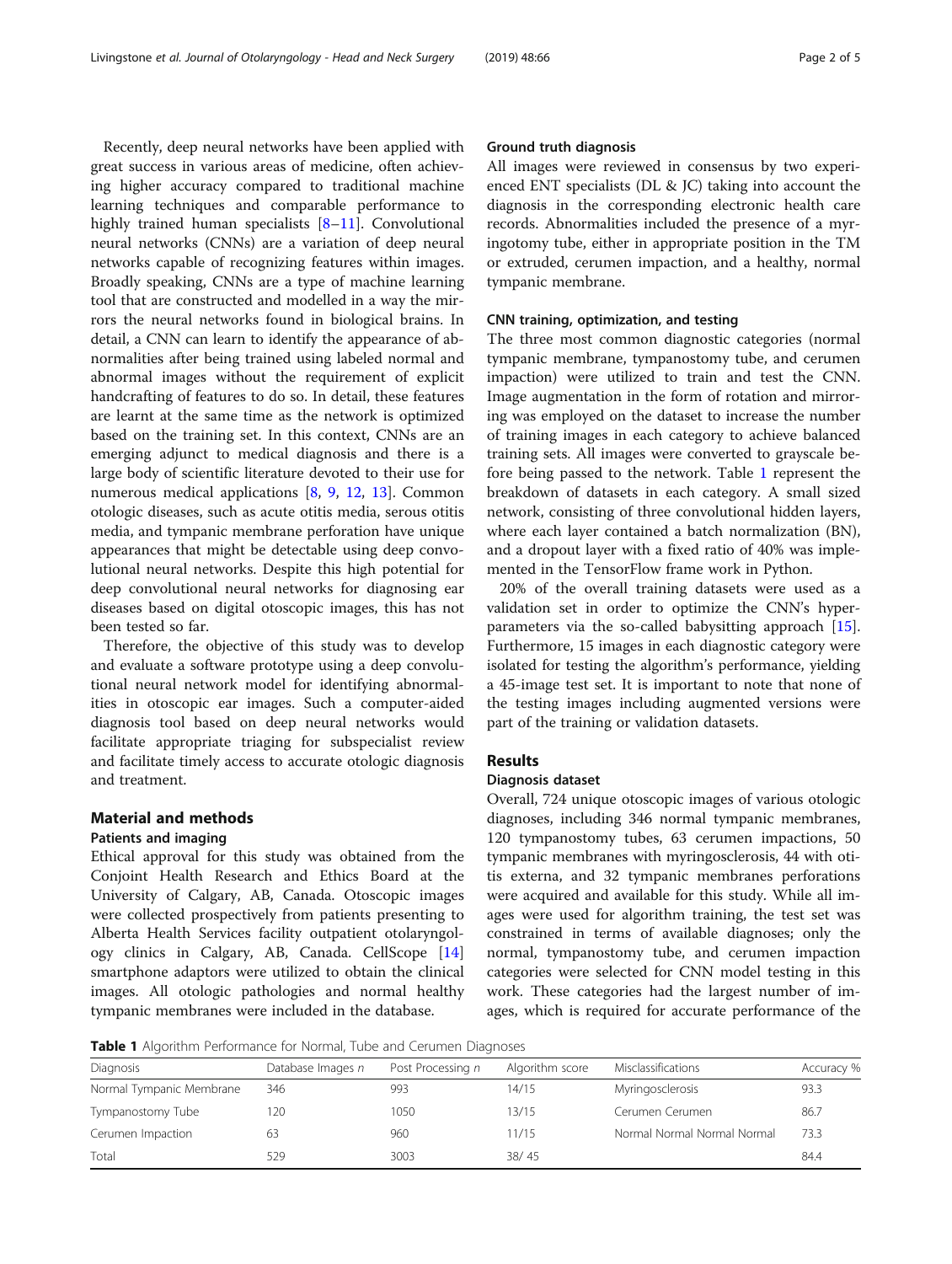CNN. The other categories had insufficient image numbers and were therefore not included in the final test set used, though the algorithm was constructed to allow for diagnosis of all conditions found in the dataset. Figure 1 shows a selection of the study images obtained using the CellScope attachment.

#### Algorithm performance

Table [1](#page-1-0) shows the performance of the algorithm when differentiating between normal tympanic membrane, cerumen impaction, and tympanostomy tube categories. The overall accuracy was 84.4% for these three diagnoses. There were 7 misclassifications overall, which can be seen in Fig. [2](#page-3-0). The misclassifications for each diagnosis were consistent within each diagnostic category: two tympanostomy tube images were misclassified as cerumen impactions, four cerumen impactions were misclassified as normal, and one normal TM was misclassified as having myringosclerosis.

# **Discussion**

This work presents a first prototype implementation of a convolutional neural network for the multi-level classification of prominent ear conditions such as having a tympanostomy tube or cerumen impaction compared to a completely healthy ear. In detail, this deep neural network framework achieves an accuracy of 93.3, 86.7, 73.3% for the non-diseased ear, tympanostomy tube, and cerumen impaction categories, respectively. Figure [2](#page-3-0) shows the images misclassified by the algorithm, which are clearly misclassified, even to the untrained eye. Though attempts to deconstruct why a machine learning algorithm mislabels data can only be speculative, doing so can help improve the quality of subsequent training data, while improving our understanding of how these algorithms work. For example, both images of ear tubes were misclassified as cerumen impactions. Certainly, in these images, there is a clinically insignificant amount of cerumen around the periphery of the external auditory canal that may have been detected by the algorithm. Within this context, it should also be pointed out that all images were converted to gray-scale images prior to CNN training and testing to prevent overfitting based on color information. Thus, the bright green color of the tympanostomy tube is not taken properly into account for the classification. With more datasets becoming available, this limitation can be addressed by using the full color information for CNN training and testing. Figure [2](#page-3-0) shows the normal tympanic membrane that was misclassified as having myringosclerosis, which may have been due to the bright white bone of the scutum that was clearly visible through the ear drum in the posterior superior quadrant. The fact that all four cerumen impactions were misclassified as normal suggests that the



attachment a) normal b) cerumen c) tympanostomy tube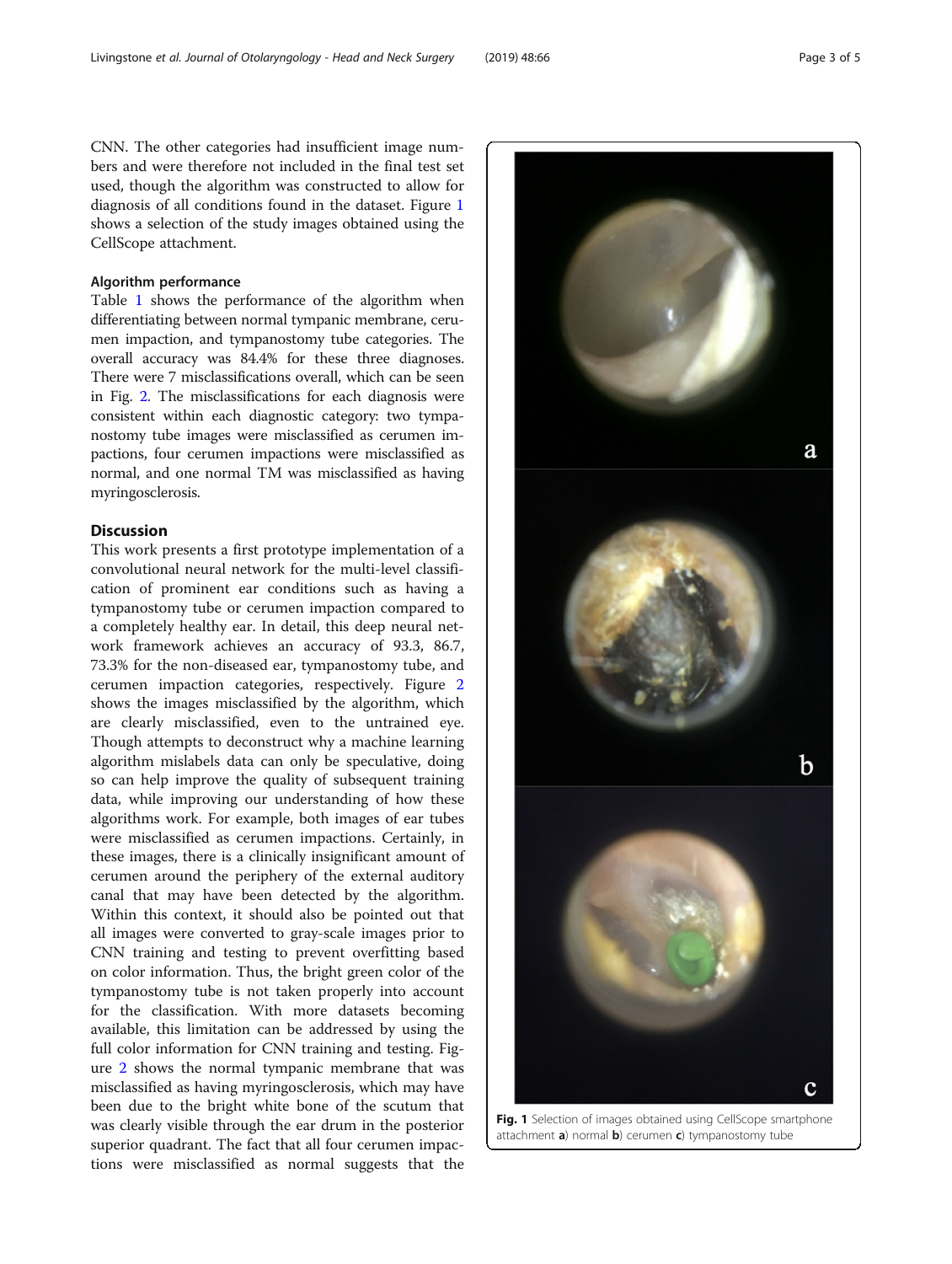algorithm is identifying features of wax that are associated with a non-diseased tympanic membrane, perhaps relating to features such as the surface topography. A multilabel classifier trained using a larger training dataset may have led to better classification results.

Fig. 2 Misclassifications made by neural network (incorrect diagnosis

Normal

Normal

Cerumen

Cerumen

on image)

A machine learning approach for otoscopic diagnosis, as with any computer vision problem, requires a large number of images to reach optimal performance. This study was limited by the number of available images, so that image augmentation techniques such as mirroring and rotation were necessary to boost the number of images per category. However, augmentation alone does not provide the same value as a truly larger database for model optimization. While the testing images that where used for the validation of the approach were never part of the model training steps, the relatively small number of training cases seems to be the primary hindrance to higher accuracy levels, especially by making use of the full color information. Keeping in mind that our training sets were rather small, in order to avoid an overfitted network, we deliberately chose a smaller network, to avoid network memorization. Furthermore, we applied strong regularization methods such as dropout, batch normalization, and early stopping. Ultimately, various network parameters such as validation and training loss were consistently monitored to check for overfitting.

Only images from the same source were deliberately utilized in this study to avoid potential complications associated with the inclusion of multisource datasets. In detail, multisource images might have different image data attributes, such as lighting level, wavelength, aspect ratio, image resolution, and the size of otoscope tip. The diagnostic accuracy would likely be greatly decreased if multiple different imaging platforms were used for this study, especially if one diagnostic category was disproportionately recorded using a specific imaging modality leading to a systematic bias. For example, if a higher resolution camera such as a newer smart phone is used consistently in a tertiary otology clinic, with general ENT clinics using an older smart phone model, the algorithm might pick up on features associated with image resolution and inappropriately associate a disease diagnosis with high image resolution.

Distinguishing between wax impaction, an ear tube, and a normal ear is an easy task for any medical professional. Thus, the algorithm in its current form cannot supplant this basic physical exam skill. Our initial results, however, demonstrate that with a large enough dataset, computer vision could be successfully applied to support otoscopic diagnosis. Other authors, such as the Autoscope group, have leveraged machine learning approaches in combination with explicitly programmed feature extraction to expand the diagnostic capabilities of their algorithm to include multiple otologic diagnoses [[11\]](#page-4-0). A collaborative, multi-institutional approach to obtaining high-quality images is necessary, and we welcome any individuals or groups that would like to work with us to accomplish this task. The 724 image otoscopy database generated for this work will be expanded with more diagnoses and images added over time. An open access selection of these images is available online for teaching and research purposes [[16](#page-4-0)].

# Conclusion

We have built and implemented a first screening prototype software tool for otologic disease using a deep convolutional neural network. Our algorithm, while still rudimentary and inaccurate, is capable of identifying and differentiating between normal tympanic membranes, tympanostomy tubes, and cerumen impactions. Diagnostic performance on these and other otologic pathologies will improve as more images are obtained and incorporated into the algorithm training database. We hope that

<span id="page-3-0"></span>